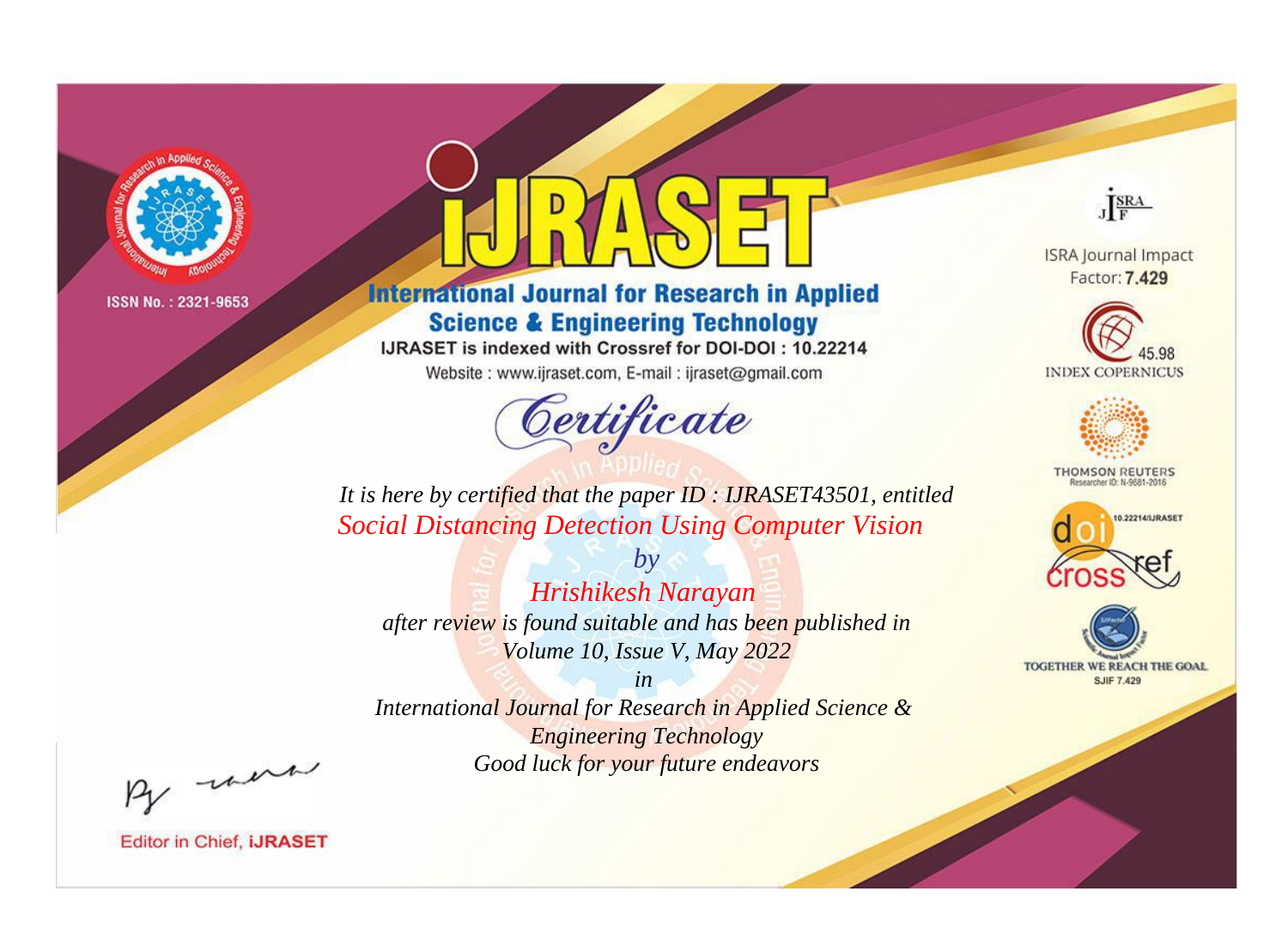

# **International Journal for Research in Applied Science & Engineering Technology**

IJRASET is indexed with Crossref for DOI-DOI: 10.22214

Website: www.ijraset.com, E-mail: ijraset@gmail.com



JERA

**ISRA Journal Impact** Factor: 7.429





**THOMSON REUTERS** 



TOGETHER WE REACH THE GOAL **SJIF 7.429** 

*It is here by certified that the paper ID : IJRASET43501, entitled Social Distancing Detection Using Computer Vision*

*Ayush Pawar after review is found suitable and has been published in Volume 10, Issue V, May 2022*

*by*

*in* 

*International Journal for Research in Applied Science & Engineering Technology Good luck for your future endeavors*

By morn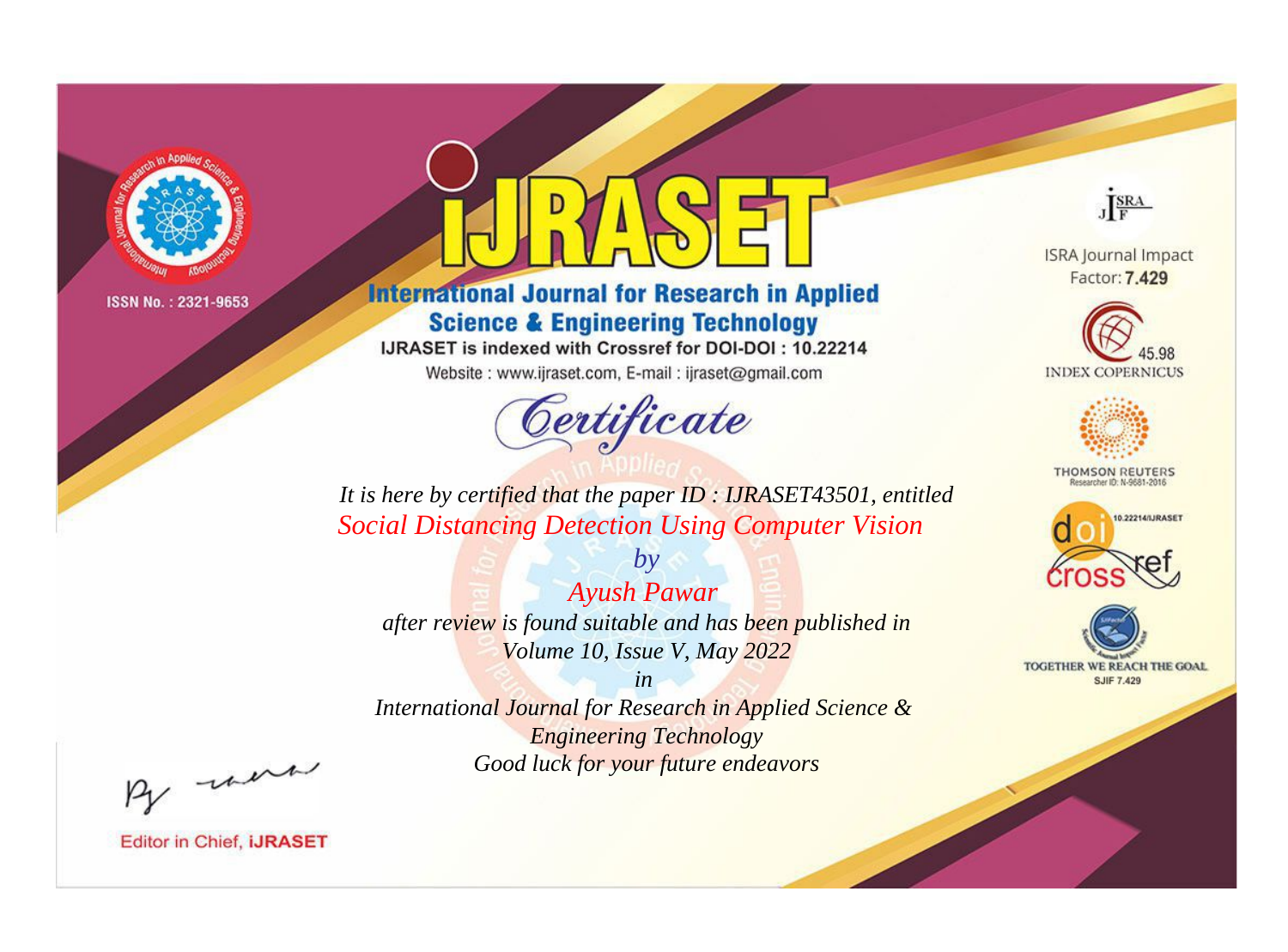

# **International Journal for Research in Applied Science & Engineering Technology**

IJRASET is indexed with Crossref for DOI-DOI: 10.22214

Website: www.ijraset.com, E-mail: ijraset@gmail.com



JERA

**ISRA Journal Impact** Factor: 7.429





**THOMSON REUTERS** 



TOGETHER WE REACH THE GOAL **SJIF 7.429** 

*It is here by certified that the paper ID : IJRASET43501, entitled Social Distancing Detection Using Computer Vision*

*by Ankit Kumar after review is found suitable and has been published in Volume 10, Issue V, May 2022*

*in* 

*International Journal for Research in Applied Science & Engineering Technology Good luck for your future endeavors*

By morn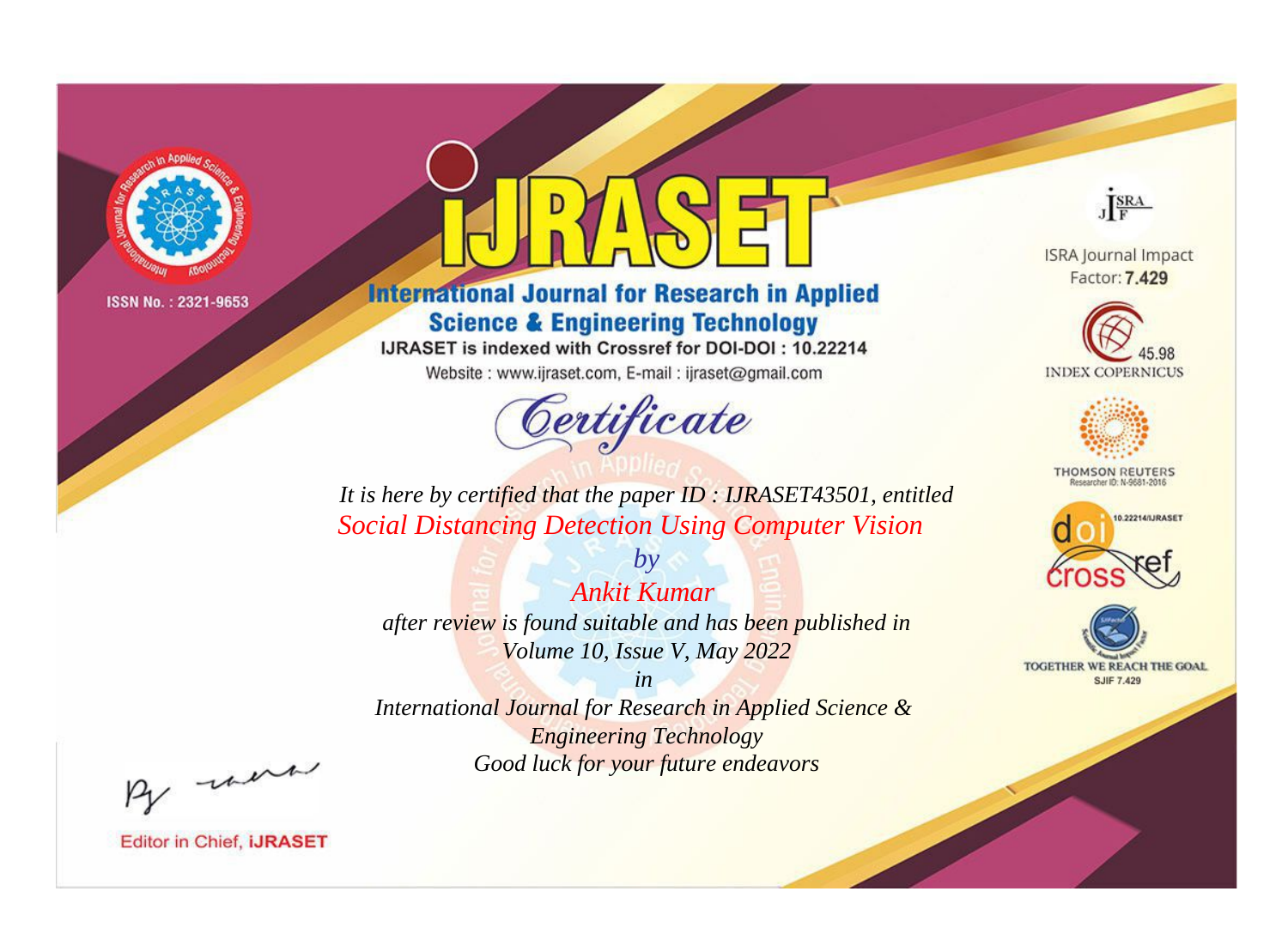

# **International Journal for Research in Applied Science & Engineering Technology**

IJRASET is indexed with Crossref for DOI-DOI: 10.22214

Website: www.ijraset.com, E-mail: ijraset@gmail.com



JERA

**ISRA Journal Impact** Factor: 7.429





**THOMSON REUTERS** 



TOGETHER WE REACH THE GOAL **SJIF 7.429** 

*It is here by certified that the paper ID : IJRASET43501, entitled Social Distancing Detection Using Computer Vision*

*Avinash Narayan after review is found suitable and has been published in Volume 10, Issue V, May 2022*

*by*

*in* 

*International Journal for Research in Applied Science & Engineering Technology Good luck for your future endeavors*

By morn